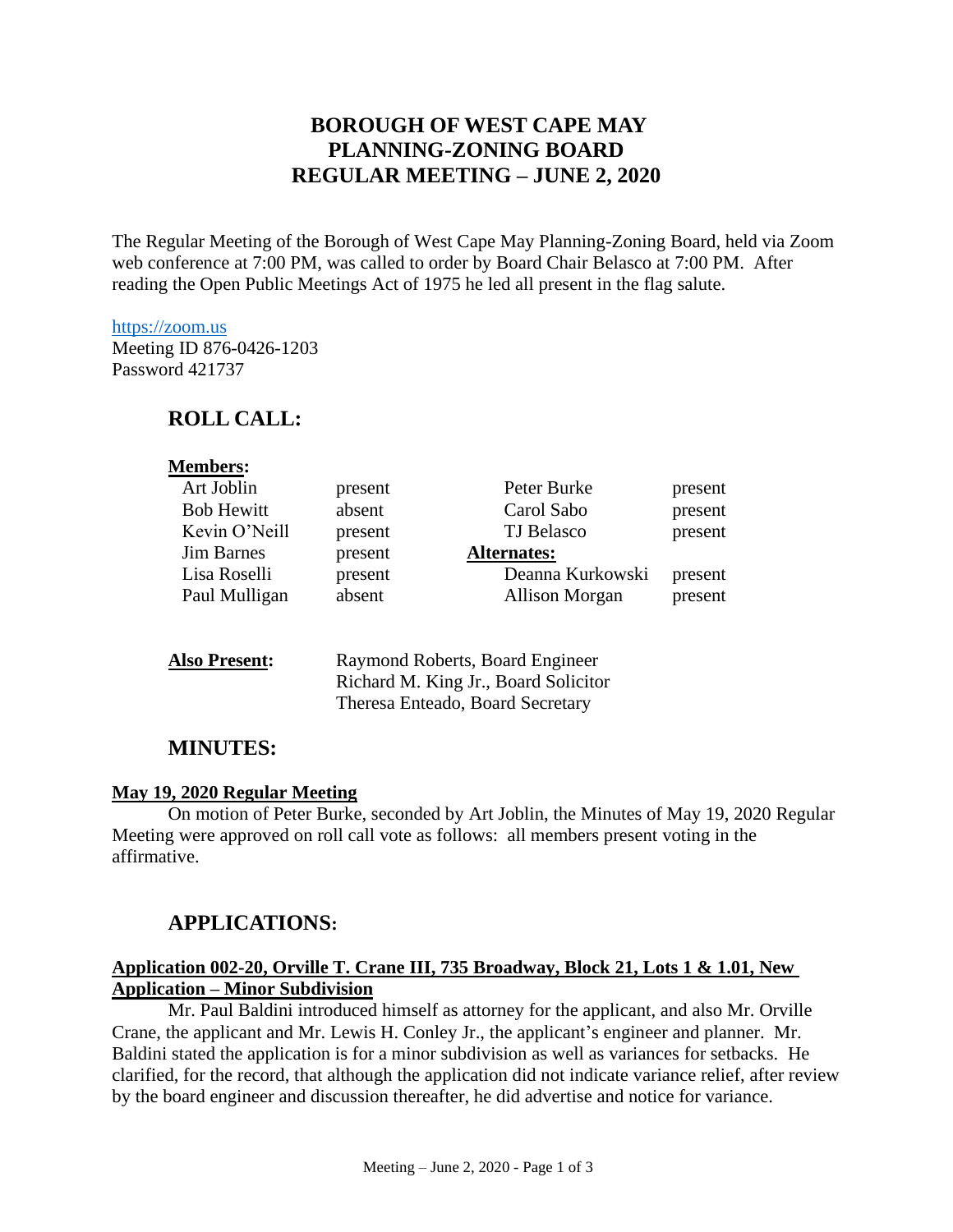Mr. Thomas Crane was sworn in. Mr. Crane testified that he and his wife purchased the subject property back in 1990, and then further purchased the adjacent property on the corner in 1994. He said the lots were merged soon after the second purchase and plans were to keep them that way, however his wife's passing and other factors, changed that plan. He would like to subdivide into two lots, like before, and sell one. He intends to continue to reside in West Cape May.

Mr. Lewis Conley Jr. was sworn in as an expert, and said he was born and raised in Cape May County and has been licensed since 1974 with much experience in municipal land use. Mr. Lewis testified that the subdivision being proposed is the same as it was prior to the merging of the lots. He is aware the lots may have remained separate on the Borough Tax Map and confirmed Mr. Crane's admission that the subdivision is the same as it was prior to his merging the lots. This proposal will re-establish the original lines. Mr. Conley testified that lot 1.01 contains an existing home and this home will remain as it is. He indicated the County Master Plan required a widening of the county road, Broadway, by a little over 8 feet, but he has no other information on that currently. The setbacks and the possible expansion of the ROW by the county were then discussed in further detail.

Mr. Roberts, Board Engineer, explained that the submitted plan shows a10 foot front yard setback from the existing property line, but if the County comes in and expands the ROW there will be an additional foot and a half between the ROW and the front yard. To compensate for the widening, Mr. Roberts suggested that the front yard setback be measured from the proposed County ROW, rather than the existing property line.

Board Member Art Joblin wanted some clarity on the vote, asking if it will be a vote for minor subdivision only or also for the variances suggested by Mr. Roberts. He was particularly concerned about the mention of a duplex. Mr. Baldini said he was of the opinion that this was a by-right subdivision and he was only trying to respond to some of the board engineer's comments. Board Solicitor King pointed out that they do not need a building envelope in order to subdivide. Board Engineer Roberts explained the requirements per Borough ordinance. After further discussion it was eventually determined that the property will have two front yards, one on Broadway and another on Central with a rear yard parallel to Grand Avenue. The applicant will show a twenty-foot setback in the rear, a fifteen-foot setback on Central, and a ten-foot side yard between the proposed lots. It was agreed and understood that with these setbacks, which will be the same as the original subdivision, no variance will be required. Board Member Kevin O'Neill asked about the driveway in the back. The applicant explained the proposed shared easement off of Central Avenue. The applicant understands this is subdivision approval only, that no specific building is being approved and a deed of easement must be recorded.

Board Engineer Roberts confirmed that the plan must be re-submitted and must show the previously discussed setbacks, and also include a current tree inventory and landscape plan. He said he did not object to the waiver of elevation.

At this time the floor was opened to the public. Mr. Robert Nardi, of 105 Central Avenue, was sworn in and testified that his property is adjacent to the subject property. He is